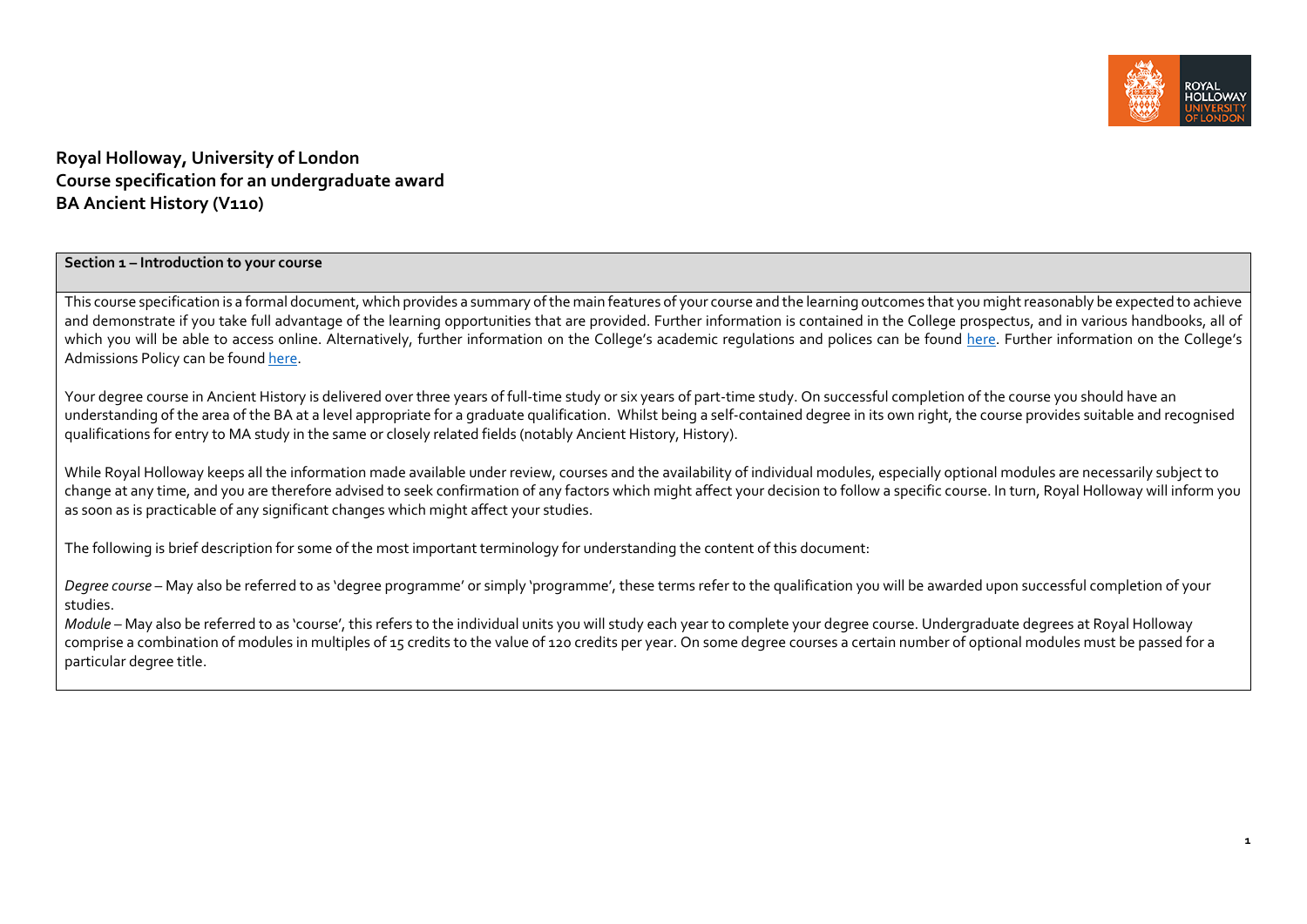

| Section 2 - Course details                                                                |                                                              |                                                                 |                                                      |  |
|-------------------------------------------------------------------------------------------|--------------------------------------------------------------|-----------------------------------------------------------------|------------------------------------------------------|--|
| Date of specification update                                                              | September 2021                                               | Location of study                                               | Egham Campus                                         |  |
| <b>Course award and title</b>                                                             | <b>BA Ancient History</b>                                    | Level of study                                                  | Undergraduate                                        |  |
| Course code                                                                               | 1009                                                         | <b>UCAS code</b>                                                | V110                                                 |  |
| Year of entry                                                                             | 2022/23                                                      |                                                                 |                                                      |  |
| Awarding body                                                                             | Royal Holloway, University of London                         |                                                                 |                                                      |  |
| Department or school                                                                      | <b>Department of Classics</b><br><b>School of Humanities</b> | Other departments or schools<br>involved in teaching the course | Department of History<br><b>School of Humanities</b> |  |
| Mode(s) of attendance                                                                     | Full-time or Part-time                                       | Duration of the course                                          | Three years or Six years                             |  |
| <b>Accrediting Professional,</b><br><b>Statutory or Regulatory Body</b><br>requirement(s) | N/A                                                          |                                                                 |                                                      |  |
| Link to Coursefinder for further<br>information:                                          | https://www.royalholloway.ac.uk/studying-<br>here/           | For queries on admissions:                                      | study@royalholloway.ac.uk.                           |  |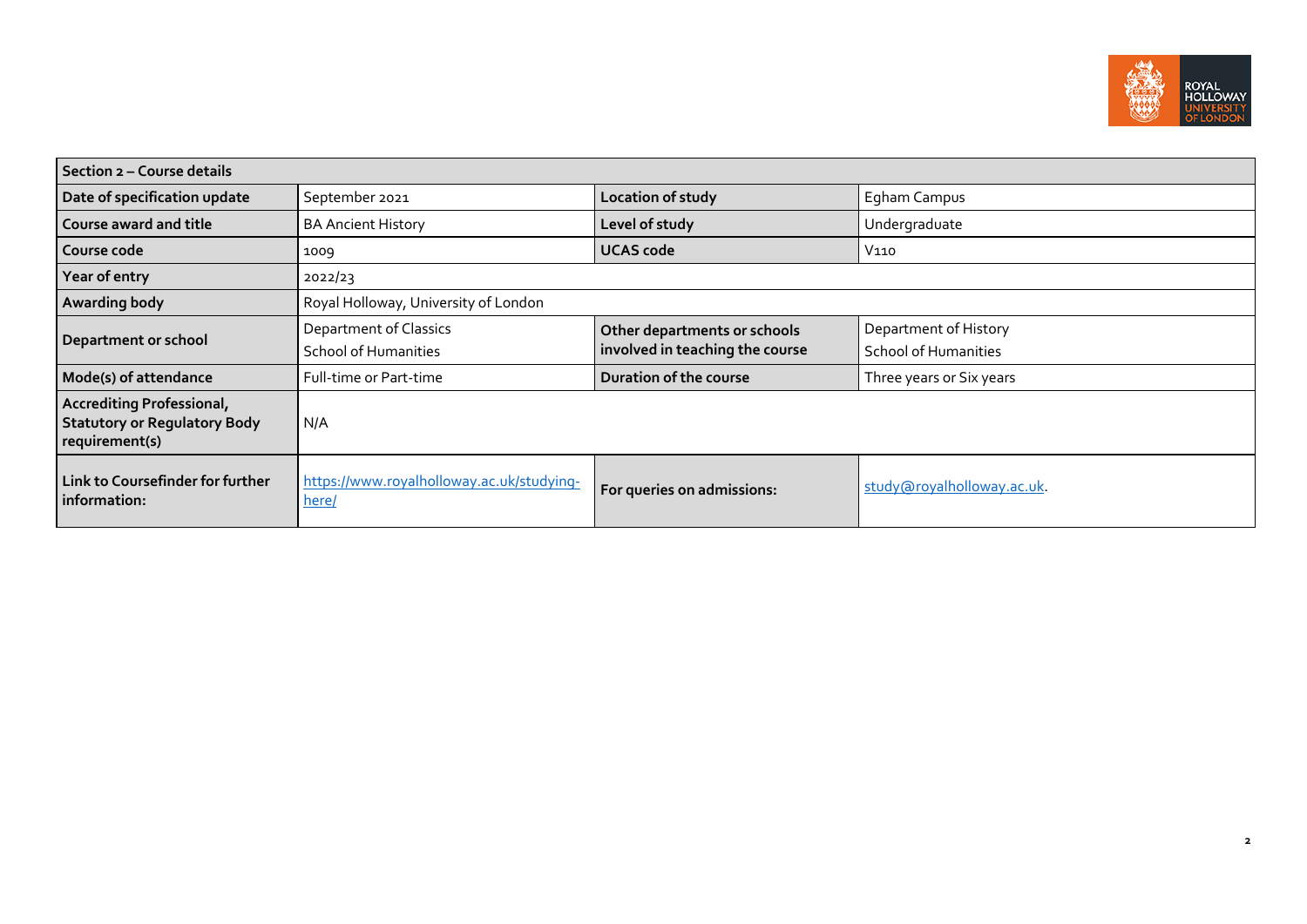

| Section 3 - Degree course structure |        |                                                                                                                     |                |       |         |                                        |              |                |             |                      |
|-------------------------------------|--------|---------------------------------------------------------------------------------------------------------------------|----------------|-------|---------|----------------------------------------|--------------|----------------|-------------|----------------------|
|                                     |        | 3.1 Mandatory module information                                                                                    |                |       |         |                                        |              |                |             |                      |
| Year                                | Module | The following table summarises the mandatory modules which students must take in each year of study<br>Module title | Contact        | Self- | Written | Practical                              | Coursework** | <b>Credits</b> | <b>FHEQ</b> | <b>Module status</b> |
|                                     | code   |                                                                                                                     | hours*         | study | exams** | assessment**                           |              |                | level       | (see below)          |
|                                     |        |                                                                                                                     |                | hours |         |                                        |              |                |             |                      |
| $\mathbf{1}$                        | CL1550 | Greek History and the City State                                                                                    | 20             | 130   | 80%     | o                                      | 20%          | 15             | 4           | MC                   |
| $\mathbf{1}$                        | CL1560 | Key Themes in Roman History                                                                                         | 20             | 130   | 100%    | 0                                      | 0            | 15             | 4           | MC                   |
| $\mathbf{1}$                        | CL1570 | <b>Studying Classical Antiquity</b>                                                                                 | 20             | 130   | o       | 0                                      | 100%         | 15             | 4           | MC                   |
| $\overline{2}$                      | HS2004 | Rise and Fall of the Republic                                                                                       | 25             | 125   | 70%     | o                                      | 30%          | 15             | 5           | MC                   |
| $\overline{2}$                      | HS2005 | The Roman Empire from<br>Augustus to Commodus                                                                       | 25             | 125   | 70%     | 0                                      | 30%          | 15             | 5           | MC                   |
| $\overline{2}$                      | CL2352 | Greek History to 332 BC                                                                                             | 40             | 260   | 100%    | $\circ$                                | 0            | 30             | 5           | MC                   |
| $\overline{2}$                      | CL2463 | Tacitus and the Making of Empire                                                                                    | 40             | 260   |         |                                        | 100%         | 30             | 5           | MC                   |
| $\overline{3}$                      | CL3200 | Extended Essay (Dissertation)                                                                                       | $\overline{3}$ | 297   | 0       | 0                                      | 100%         | 30             | 6           | MC                   |
| 3                                   |        | 2 Ancient History Designated                                                                                        | 40             | 260   |         | Dependent on options designated max.30 |              |                | 6           | MC                   |

This table sets out the most important information for the mandatory modules on your degree course. These modules are central to achieving your learning outcomes, so they are compulsory, and all students on your degree course will be required to take them. You will be automatically registered for these modules each year. Mandatory modules fall into two categories; 'condonable' or 'non‐condonable'.

In the case of mandatory 'non‐condonable' (MNC) modules, you must pass the module before you can proceed to the next year of your course, or to successfully graduate with <sup>a</sup> particular degree title. In the case of mandatory 'condonable' (MC) modules, these must be taken but you can still progress or graduate even if you do not pass them. Please note that although Royal Holloway will keep changes to a minimum, changes to your degree course may be made where reasonable and necessary due to unexpected events. For example; where requirements of relevant Professional, Statutory or Regulatory Bodies have changed and course requirements must change accordingly, or where changes are deemed necessary on the basis of student feedback and/or the advice of external advisors, to enhance academic provision.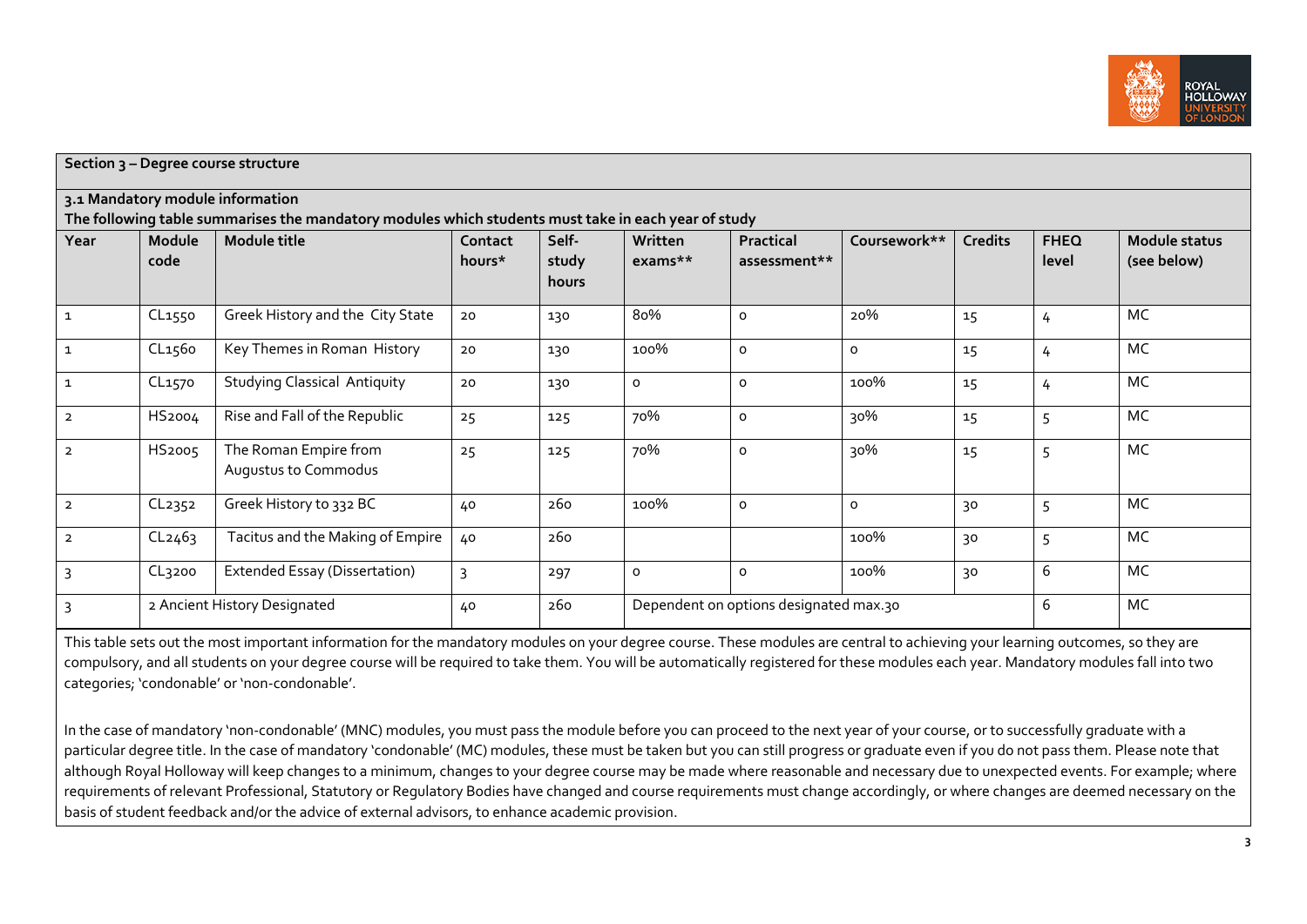

\*Contact hours come in various different forms, and may take the form of time spen<sup>t</sup> with <sup>a</sup> member of staff in <sup>a</sup> lecture or seminar with other students. Contact hours may also be laboratory or, studio-based sessions, project supervision with a member of staff, or discussion through a virtual learning environment (VLE). These contact hours may be with a lecturer or teaching assistant, but they may also be with <sup>a</sup> technician, or specialist suppor<sup>t</sup> staff. It is intended that these contact hours will face‐to‐face as far as possible, but in certain unavoidable situations, these may take place virtually.

\*\*The way in which each module on your degree course is assessed will also vary, however, the assessments listed above are all 'summative', which means you will receive <sup>a</sup> mark for it which will count towards your overall mark for the module, and potentially your degree classification, depending on your year of study. On successful completion of the module you will gain the credits listed. 'Coursework' might typically include a written assignment, like an essay. Coursework might also include a report, dissertation or portfolio. 'Practical assessments' might include an oral assessment or presentation, or <sup>a</sup> demonstration of practical skills required for the particular module.

**3.2 Optional modules**

In addition to mandatory modules, there will be a number of optional modules available during the course of your degree. The following table lists a selection of optional modules that are likely to be available. However, not all may be available every year. Although Royal Holloway will keep changes to a minimum, new options may be offered or existing ones may be withdrawn. For example; where reasonable and necessary due to unexpected events, where requirements of relevant Professional, Statutory or Regulatory Bodies (PSRBs) have changed and course requirements must change accordingly, or where changes are deemed necessary on the basis of student feedback and/or the advice of External Advisors, to enhance academic provision.There may be additional requirements around option selection, so it is important that this specification is read alongside your departments' Student Handbook, which you can access via the Classics webpage.

| Year <sub>1</sub>                                                        | Year 2                                                | Year 3                                                           |
|--------------------------------------------------------------------------|-------------------------------------------------------|------------------------------------------------------------------|
| 1 anguage module (30 credits) and                                        | Modules to the value of 30 credits (which may include | Modules to the value of 30 credits (which may include 30 credits |
| $\frac{1}{2}$ introductory 15 credit modules or 5 introductory 15 credit | 30 credits outside the department)                    | outside the department)                                          |
| modules                                                                  |                                                       |                                                                  |
| 3.3 Optional module requirements                                         |                                                       |                                                                  |
|                                                                          |                                                       |                                                                  |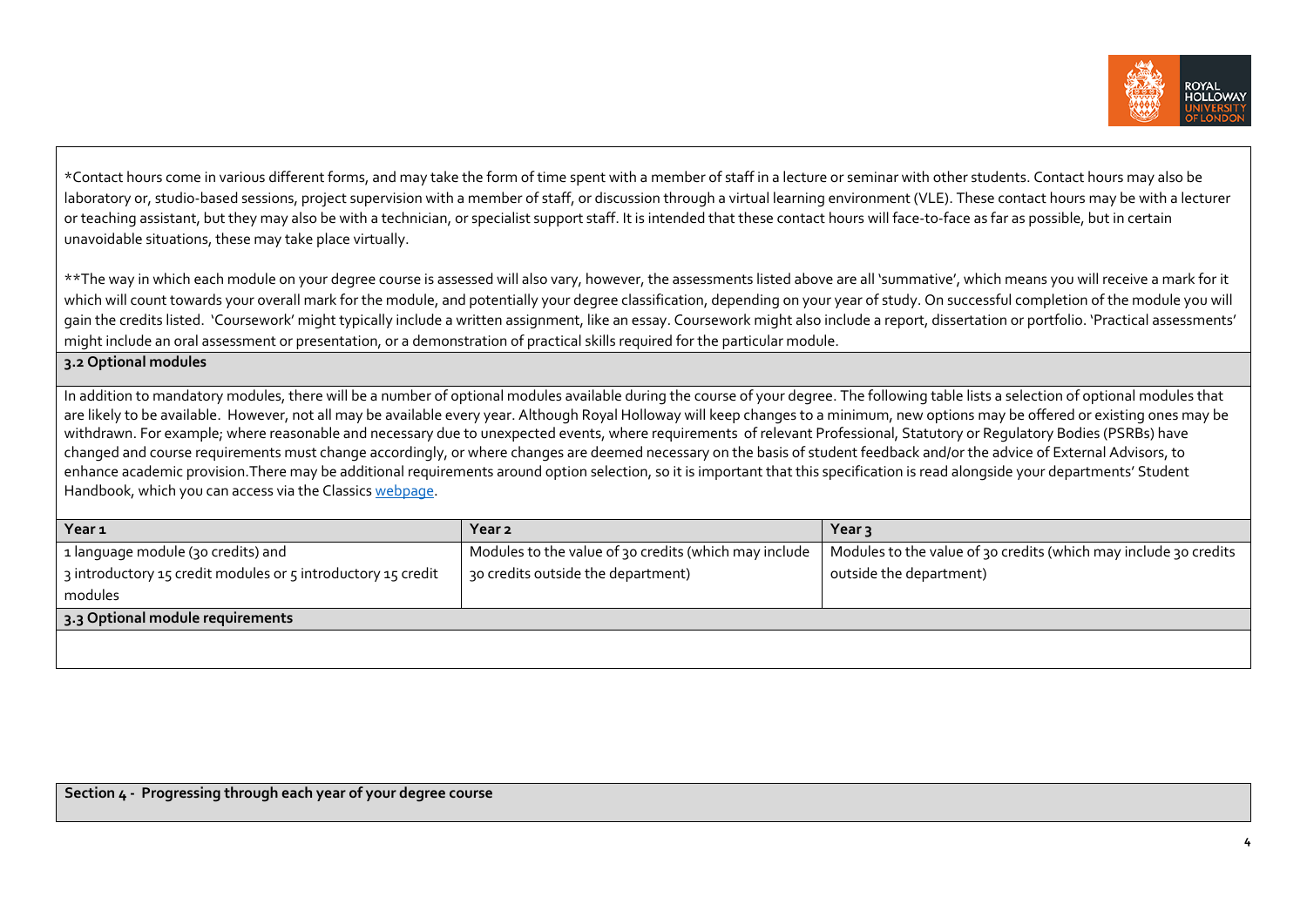

For further information on the progression and award requirements for your degree, please refer to Royal Holloway's <u>Academic Regulations</u>.

All first year students on single, joint or combined honours courses offered all or in par<sup>t</sup> by the School of Humanities, School of Performing and Digital Arts, or department of Politics, International Relations and Philosophy are required to pass <sup>a</sup> Moodle‐based writing skills quiz in order to progress into the second year of study. The pass mark for the test is 60%. Certificates of Distinction are awarded to students who achieve at least 80% in the quiz. Students may attempt the quiz as often as they wish with no penalties or capping. Students who meet the requirements for progression as stipulated in the <u>College's Undergraduate Regulations</u> (Section: Conditions for progression to the next stage) but fail to pass the Moodle‐based quiz will not be permitted to progress into their second year of academic study at the College.

### **Section 5 – Educational aims of the course**

The aims of this course are:

- $\bullet$ to develop your knowledge of Ancient history;
- $\bullet$ to introduce you to issues of methodology in relation to the study of Ancient history;
- $\bullet$ • to develop your skills in research in Ancient history;
- $\bullet$ ● to provide you with key skills, the ability to work independently and in a self-directed fashion; to devise and deliver a project; and an ability to set learning goals;
- $\bullet$ ● to develop your transferable skills in studying at degree level, communicating ideas and information, information retrieval, and presentation, both written and oral, and team-working;
- $\bullet$ to develop the range of skills necessary to pursue <sup>a</sup> further degree in historical studies;
- $\bullet$ to develop your ability to derive information and ideas from fragmentary or imperfect sources.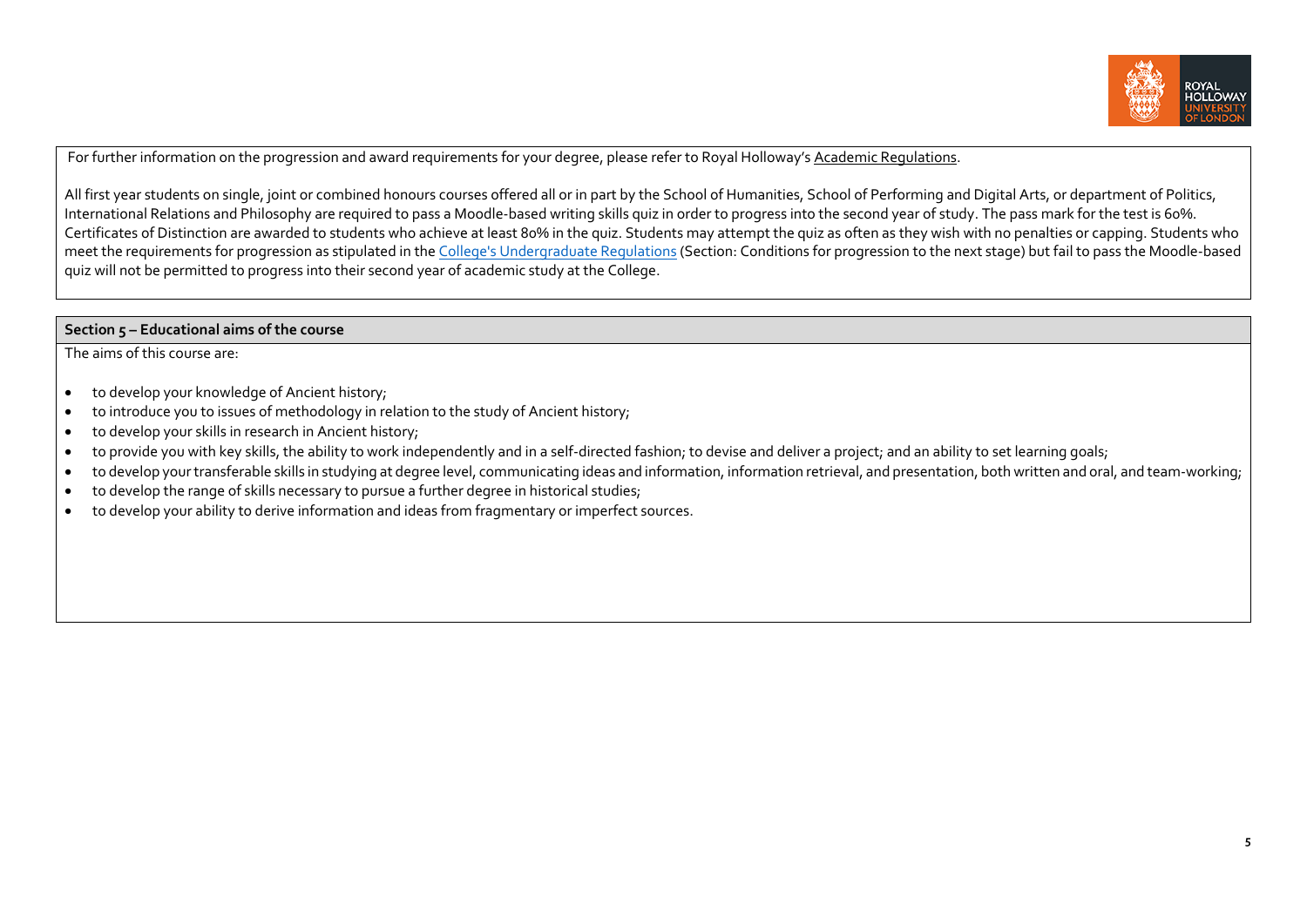

| Section 6 - Course learning outcomes<br>Skills and other attributes (S), and Transferable skills (*))<br>Knowledge of a variety of critical approaches to Ancient History (K);<br>1.<br>a detailed understanding of the methodological questions and issues involved                                                                                                                                                                                                                                                                                                                                                             | In general terms, the courses provide opportunities for students to develop and demonstrate the following learning outcomes. (Categories - Knowledge and understanding (K),<br>the ability to articulate knowledge and the understanding of historical material,<br>9.<br>concepts and theories at an Honours level, demonstrating an understanding of                                                                                                                                                                                                                                                                                                  |
|----------------------------------------------------------------------------------------------------------------------------------------------------------------------------------------------------------------------------------------------------------------------------------------------------------------------------------------------------------------------------------------------------------------------------------------------------------------------------------------------------------------------------------------------------------------------------------------------------------------------------------|---------------------------------------------------------------------------------------------------------------------------------------------------------------------------------------------------------------------------------------------------------------------------------------------------------------------------------------------------------------------------------------------------------------------------------------------------------------------------------------------------------------------------------------------------------------------------------------------------------------------------------------------------------|
| in studying Ancient history (K);<br>a detailed understanding of Greek and Roman history (K);<br>the acquisition of knowledge of scholarship in the chosen areas of the discipline<br>to a level appropriate for a BA degree (K);<br>the ability to develop and complete an extended project at an advanced level<br>$(S^*)$ ;<br>an ability to self-direct in research and in the delivery of a project (S*);<br>ь.<br>familiarity with and the capability of presenting work to recognised scholarly<br>standards in a recognised scholarly format (S*);<br>the ability to conduct historical research independently (S);<br>8. | historical methodologies appropriate to the field of study (S);<br>the ability to use information resources, libraries, webs-sites, and original texts in<br>10.<br>translation, as appropriate to the field of study (S);<br>11. time management and organisational skills including working to deadlines, prioritising<br>tasks, organising work-time (S*);<br>12. the ability to analyse and evaluate critically, reflect critically on one's own practices and<br>methodologies, to take initiatives and responsibilities, and to innovate (S*);<br>13. the ability to present work at an appropriate standard both orally and in writing $(S^*)$ . |

#### **Section <sup>7</sup> ‐ Teaching, learning and assessment**

Teaching and learning will be through a mix of formal lectures, seminar discussions and oral presentations, quided independent research, quided independent study, coursework essays, and <sup>a</sup> dissertation. The basic strategies are to nurture your interest and enthusiasm for the field, to develop your critical and communication skills and to develop critical, research and creative skills. Assessment of knowledge and understanding is typically through written work. Formative feedback will be provided continuously through informal oral feedback in seminars and more formally through written feedback on essays. Full details of the assessments for individual module elements can be obtained from the <u>Department of Classics</u> , and the **Department of History**.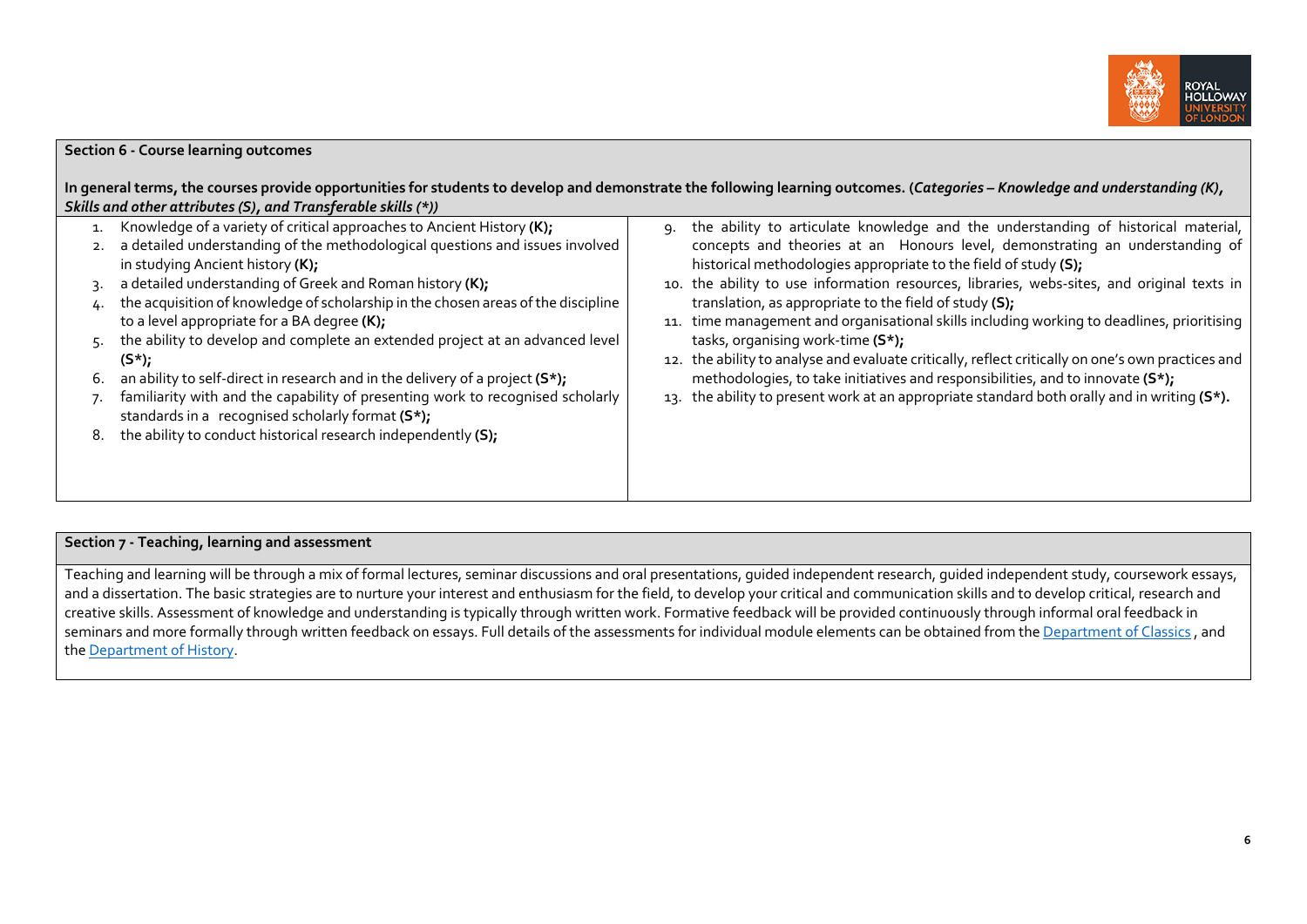

#### **Section 8 – Additional costs**

None.

These estimated costs relate to studying this particular degree course at Royal Holloway. General costs such as accommodation, food, books and other learning materials and **printing etc., have not been included, but further information is available on our website.**

| Section 9 - Indicators of quality and standards                                                                                                                                                                                                                                                                                                                                                                                                                                                                                                                                                                                                                       |                                                                |  |  |
|-----------------------------------------------------------------------------------------------------------------------------------------------------------------------------------------------------------------------------------------------------------------------------------------------------------------------------------------------------------------------------------------------------------------------------------------------------------------------------------------------------------------------------------------------------------------------------------------------------------------------------------------------------------------------|----------------------------------------------------------------|--|--|
| QAA Framework for Higher Education Qualifications (FHEQ) Level                                                                                                                                                                                                                                                                                                                                                                                                                                                                                                                                                                                                        | 4-6                                                            |  |  |
| Your course is designed in accordance with the FHEQ to ensure your qualification is awarded on the basis of nationally established standards of achievement, for both outcomes and<br>attainment. The qualification descriptors within the FHEQ set out the generic outcomes and attributes expected for the award of individual qualifications. The qualification descriptors<br>contained in the FHEQ exemplify the outcomes and attributes expected of learning that results in the award of higher education qualifications. These outcomes represent the integration<br>of various learning experiences resulting from designated and coherent courses of study. |                                                                |  |  |
| <b>QAA Subject benchmark statement(s)</b>                                                                                                                                                                                                                                                                                                                                                                                                                                                                                                                                                                                                                             | http://www.qaa.ac.uk/quality-code/subject-benchmark-statements |  |  |
| Subject benchmark statements provide a means for the academic community to describe the nature and characteristics of courses in a specific subject or subject area. They also represent<br>general expectations about standards for the award of qualifications at a given level in terms of the attributes and capabilities that those possessing qualifications should have<br>demonstrated.                                                                                                                                                                                                                                                                       |                                                                |  |  |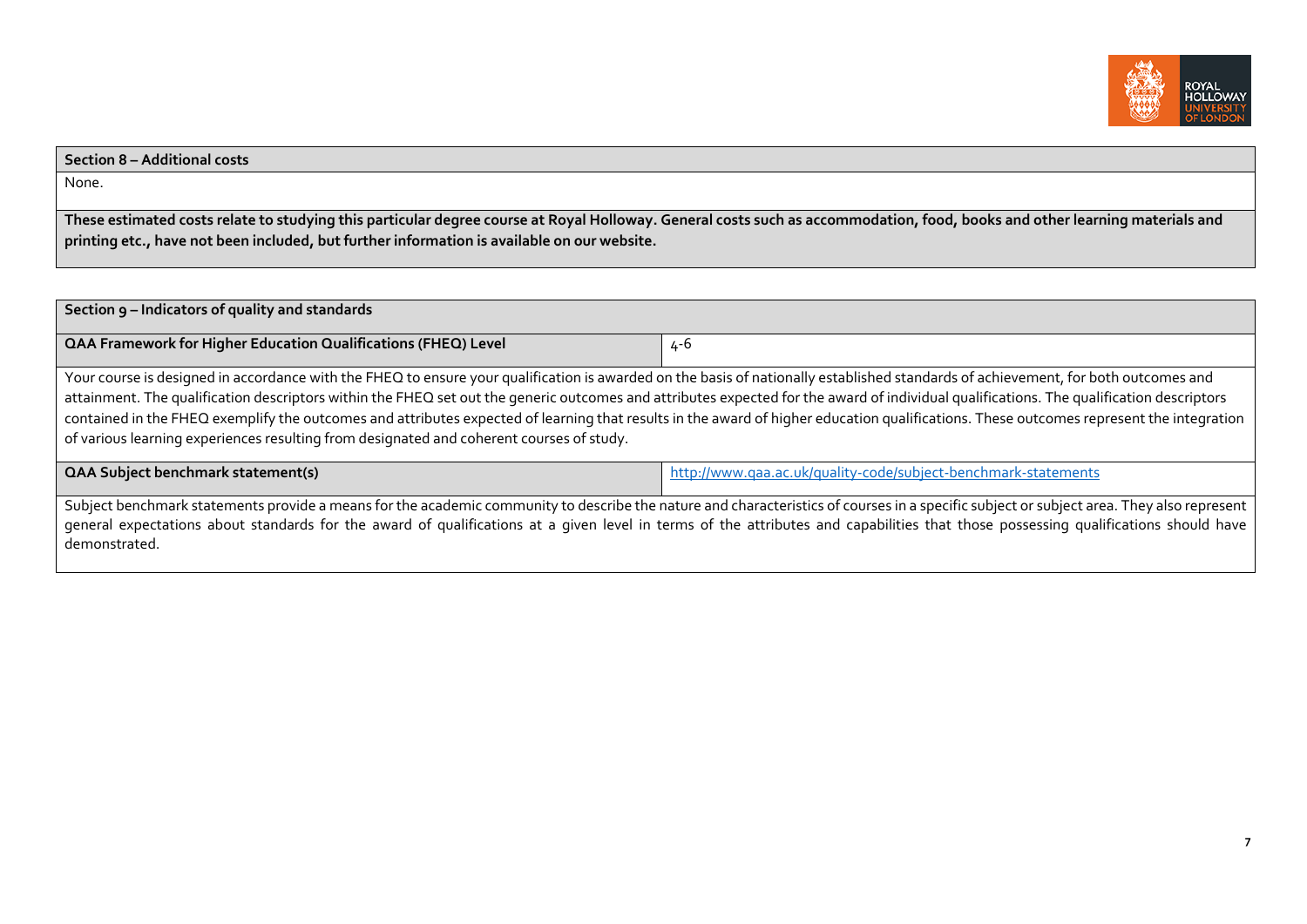

#### **Section <sup>10</sup> – Further information**

This specification provides <sup>a</sup> concise summary of the main features of the course and the learning outcomes that <sup>a</sup> typical student might reasonably be expected to achieve and demonstrate when taking full advantage of the learning opportunities that are available. More detailed information on modules, including teaching and learning methods, and methods of assessment, can be found via the online <u>Module Catalogue</u>. The accuracy of the information contained in this document is reviewed regularly by the university, and may also be checked routinely by external agencies, such as the Quality Assurance Agency (QAA).

Your course will be reviewed regularly, both by the university as par<sup>t</sup> of its cyclical quality enhancement processes, and/or by your department or school, who may wish to make improvements to the curriculum, or in response to resource planning. As such, your course may be revised during the course of your study at Royal Holloway. However, your department or school will take reasonable steps to consult with students via appropriate channels when considering changes. All continuing students will be routinely informed of any significant changes.

| Section 11 - Intermediate exit awards (where available)                                                                                                                                                                                                 |                                                                                                                                            |                                        |  |  |
|---------------------------------------------------------------------------------------------------------------------------------------------------------------------------------------------------------------------------------------------------------|--------------------------------------------------------------------------------------------------------------------------------------------|----------------------------------------|--|--|
| You may be eligible for an intermediate exit award if you complete part of the course as detailed in this document. Any additional criteria (e.g. mandatory modules, credit<br>requirements) for intermediate awards is outlined in the sections below. |                                                                                                                                            |                                        |  |  |
| Award                                                                                                                                                                                                                                                   | Criteria                                                                                                                                   | Awarding body                          |  |  |
| Diploma in Higher Education (DipHE)                                                                                                                                                                                                                     | Pass in 210 credits of which at least 90 must be at or<br>above FHEQ Level 4 and at least 120 of which must<br>be at or above FHEQ Level 5 | Royal Holloway and Bedford New College |  |  |
| Certificate in Higher Education (CertHE)                                                                                                                                                                                                                | Pass in 120 credits of which at least 90 must be at or<br>above FHEQ Level 4                                                               | Royal Holloway and Bedford New College |  |  |